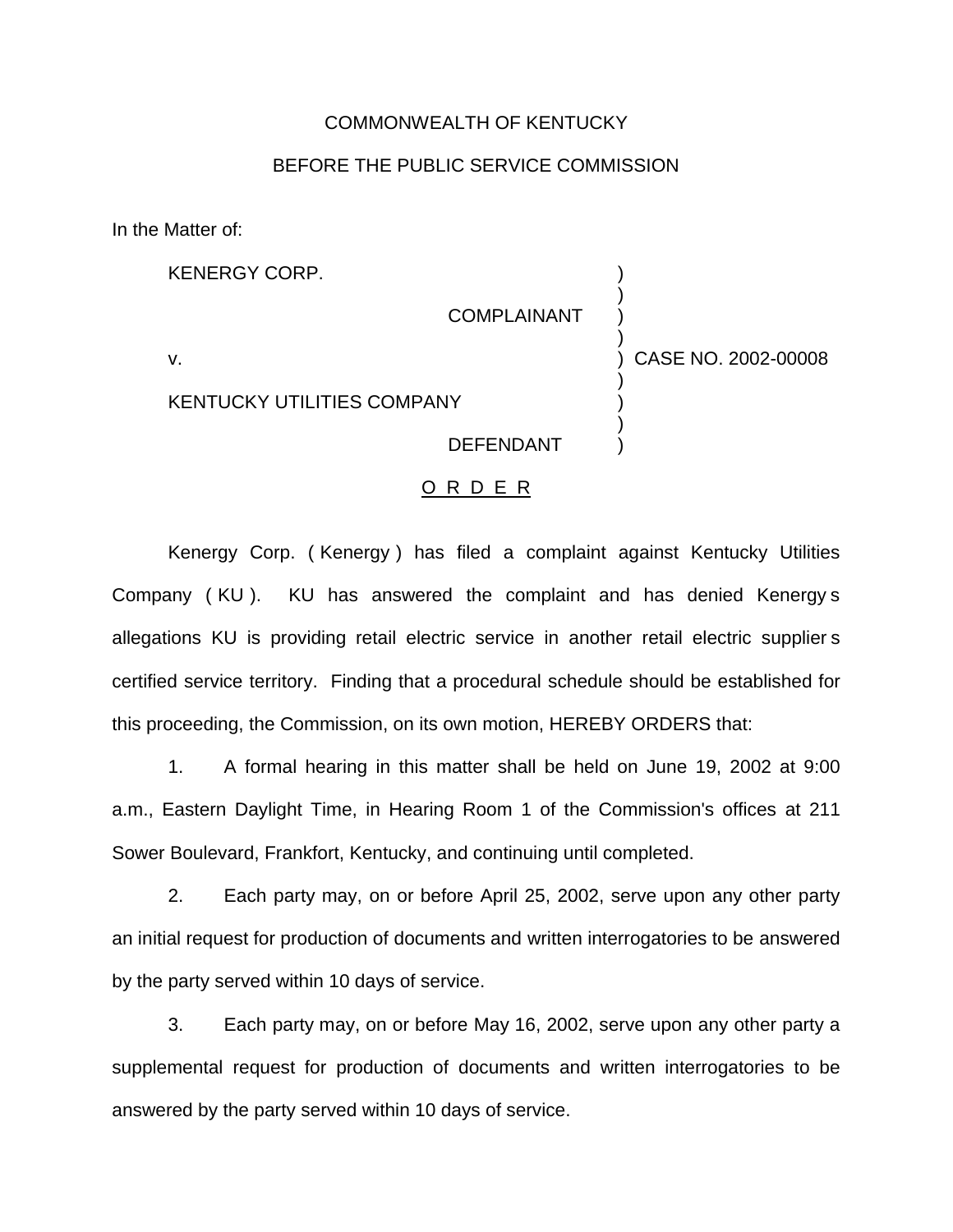4. Each party may, on or before May 16, 2002, serve upon any other party a written request for admission, for purposes of this proceeding only, of the truth of any matter relevant to this proceeding set forth in the request that relates to statements or opinions of fact or of the application of law to fact. The matter is admitted unless, within 10 days after service of the request, the party to whom the request is directed serves upon the party requesting the admission a written answer or objection. The form of the request for admission and the answer or objection thereto shall otherwise be governed by Kentucky Civil Rule 36.

5. Each party may, on or before May 28, 2002, take the testimony of any person by deposition upon oral examination pursuant to notice or by agreement.

6. On or before June 7, 2002, each party shall file with the Commission in verified form the direct testimony of each witness that it expects to call at the formal hearing.

7. On or before June 14, 2002, each party shall file with the Commission in verified form the testimony of each rebuttal witness that it expects to call at the formal hearing.

8. Direct examination of witnesses shall be limited to the authentication and adoption of that written testimony. No summarization of written testimony by the witness shall be permitted.

9. Witnesses who have filed written direct and rebuttal testimony shall present that testimony at the same sitting. Opposing parties may cross-examine such witnesses on both direct and rebuttal testimonies.

10. No opening statements shall be made at the hearing in this matter.

-2-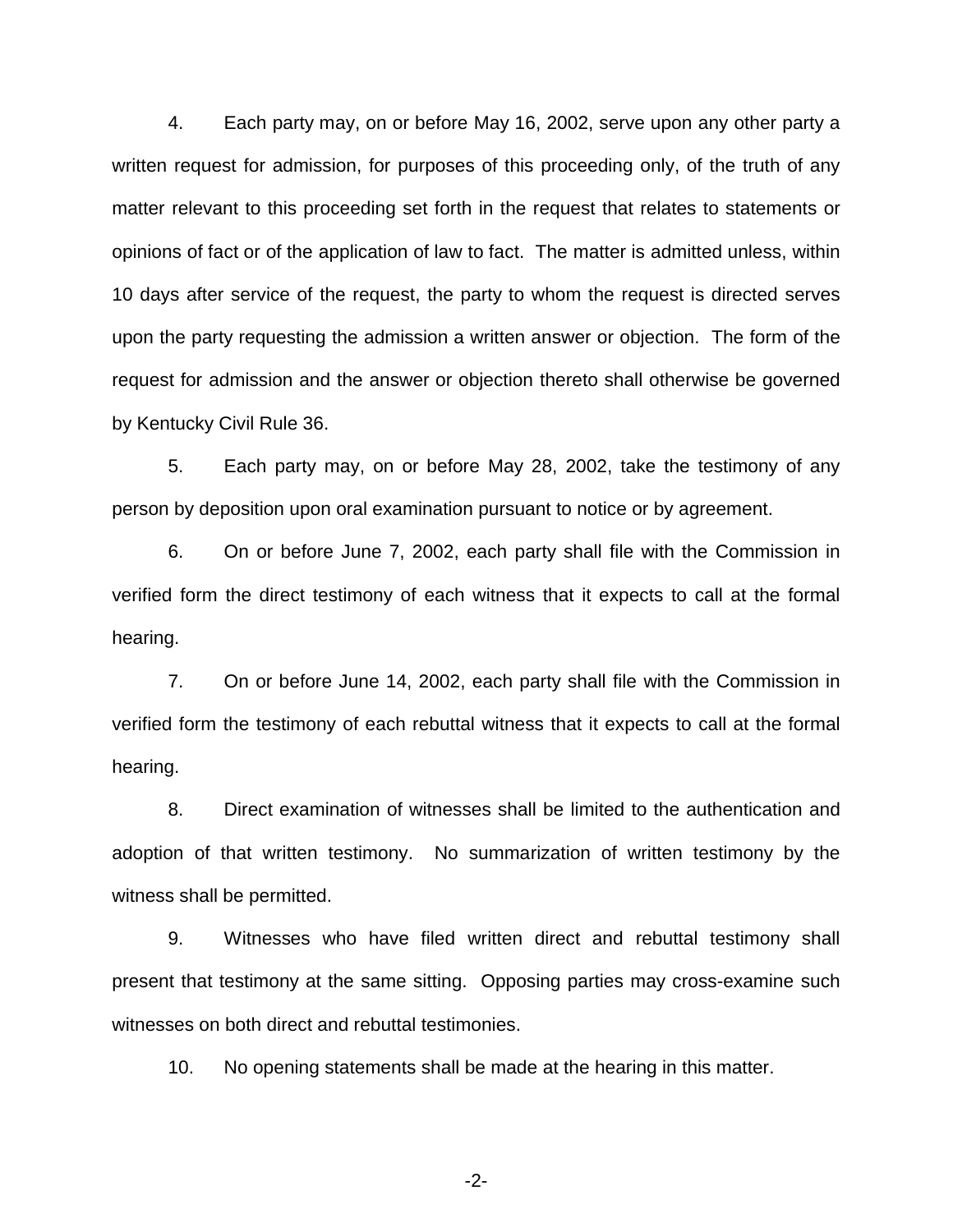11. Any party may, within 15 days of the filing of the hearing transcript with the Commission, submit a written brief.

12. Copies of all documents served upon any party shall be served on all other parties and filed with the Commission.

13. Motions for extensions of time with respect to the schedule herein shall be made in writing and will be granted only upon a showing of good cause.

14. To be timely filed with the Commission, a document must be received by the Secretary of the Commission within the specified time for filing except that any document shall be deemed timely filed if it has been transmitted by United States express mail, or by other recognized mail carriers, with the date the transmitting agency received said document from the sender noted by the transmitting agency on the outside of the container used for transmitting, within the time allowed for filing.

15. Service of any document or pleading shall be made in accordance with Administrative Regulation 807 KAR 5:001, Section 3(7), and Kentucky Civil Rule 5.02.

16. As the Complainant bears the burden of proof in this matter, its failure to appear at the formal hearing and to present proof in support of its complaint may result in the dismissal of its complaint with prejudice.

17. The failure of Defendant to appear at the formal hearing may result in the entry of an Order granting the Complainant s requested relief.

-3-